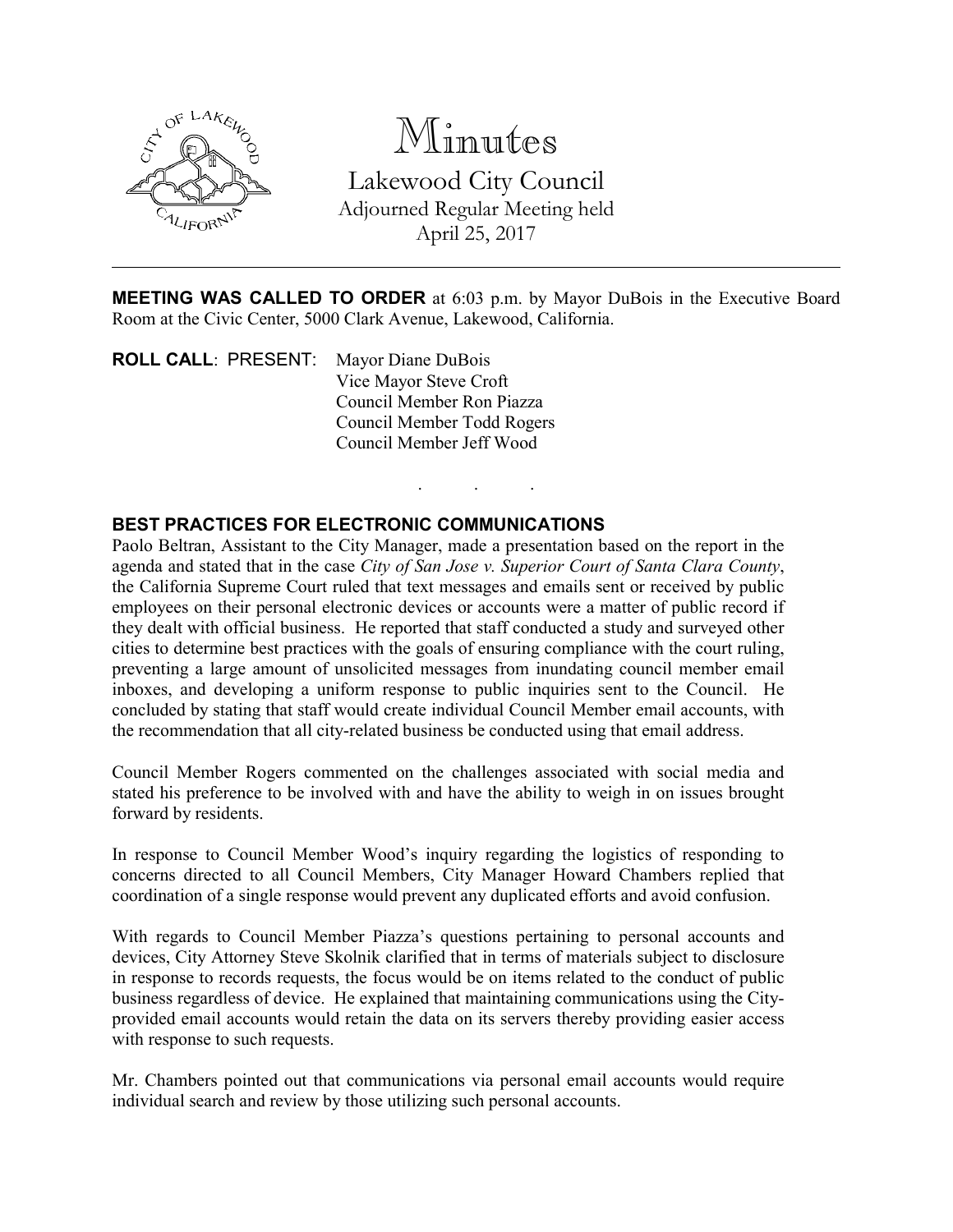## BEST PRACTICES FOR ELECTRONIC COMMUNICATIONS - Continued

Mr. Beltran responded to Vice Mayor Croft's and Council Member Rogers' comments regarding implementation of the City accounts by stating that set up could be accomplished through the Microsoft Outlook exchange server using either computer, tablet or cell phone applications which would include login and password information for each Council Member.

In response to Council Member Wood's inquiries pertaining to spam or unsolicited messages, Administrative Services Director Diane Perkin and Mr. Chambers stated that such emails included advertisements or promotions from affiliated organizations such as Contract Cities Association or the League of California Cities.

Mr. Chambers commented on the value of allowing the single email address, citycouncil@lakewoodcity.org, to be maintained on the City's website as the address for the City Council and monitored by Executive Assistant Alma Varela, who would coordinate responses to inquiries and service requests as well as scheduling of Council attendance to various events.

Council Member Rogers stated that while it was reasonable to allow Council emails to be copied to the Executive Assistant to enable a coordinated response, he felt that the ability for residents to make direct contact was valuable.

MAYOR DUBOIS MOVED TO APPROVE STAFF'S RECOMMENDATIONS. THERE BEING NO OBJECTION, IT WAS SO ORDERED.

Ms. Perkin responded to Council Member Wood's questions pertaining to naming conventions and character limitations by stating that the accounts could be set up with first name and last name using the city's domain name.

Mr. Skolnik suggested possible responses to inquiries pertaining to matters which fell outside of the procedure of the law and also advised that such concerns be forwarded to staff for response.

Mayor DuBois commended staff for their efforts and stated the importance of taking the time to follow the proper course of action.

. . .

### WIRELESS ORDINANCE STUDY SESSION

City Attorney Steve Skolnik stated that apart from a potential bill under consideration by the State Legislature, there had been no additional information pertaining to wireless facilities since the previous presentation. He noted the importance of moving forward with the proposed actions to retain some control over installations and co-locations of wireless equipment.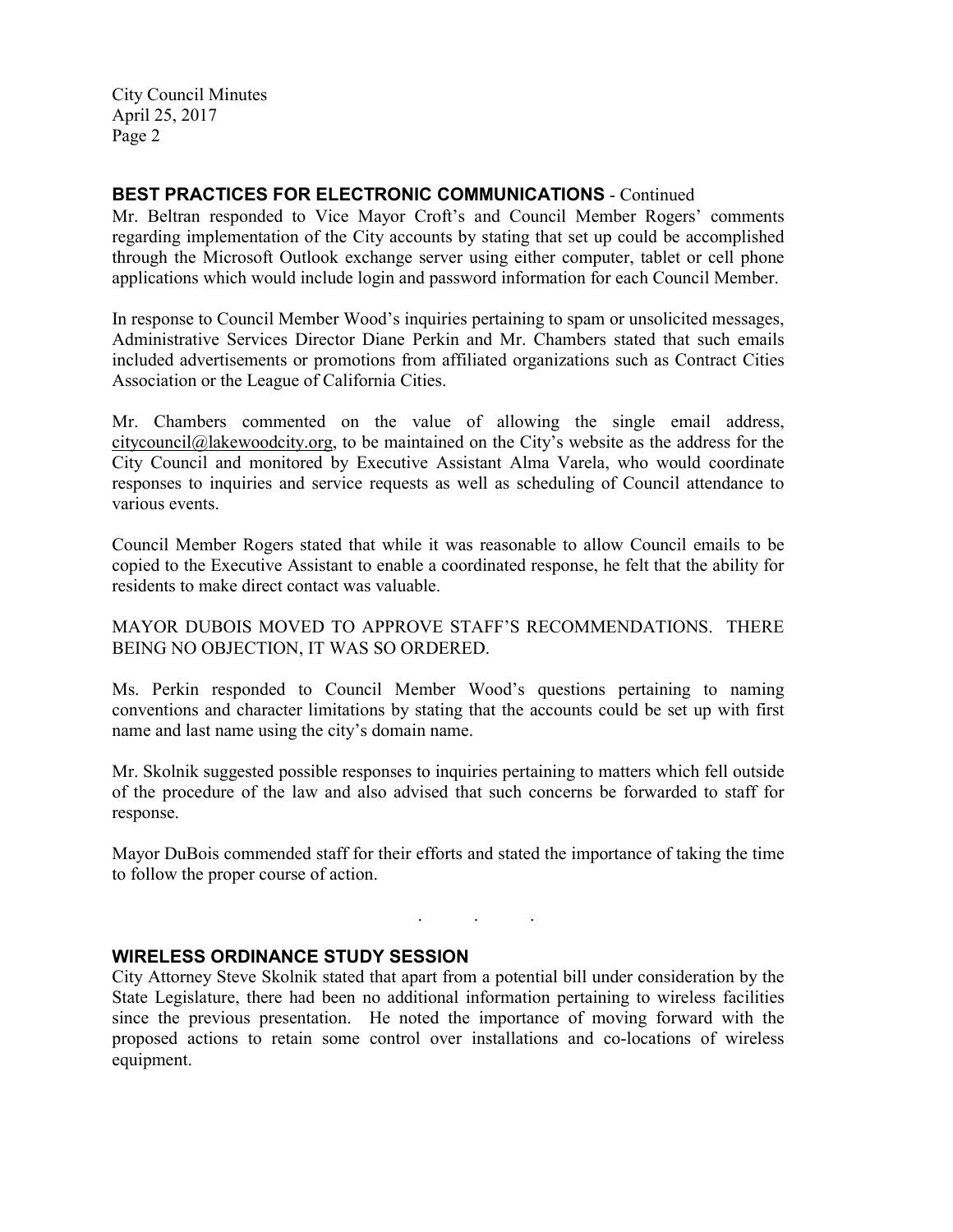#### WIRELESS ORDINANCE STUDY SESSION - Continued

Public Works Director Lisa Rapp reported on the industry meeting held in the previous week which had been attended initially by three of the four major companies, with the fourth company joining in later and briefed separately, who were very interested and complimentary of the package introduced to them. She stated that they were impressed with the City's willingness to work with them and for coming up with a master license agreement that allowed their equipment on the City's street lights.

Mr. Skolnik explained that despite staff's optimism from the meeting, there would likely still be comments received from the wireless companies prior to the Planning and Environment Commission hearing.

Responding to Council Member Piazza's inquiries, Mr. Skolnik stated that the Planning Commission would review the ordinance pertaining to wireless facilities on private property, where cities still had the ability to require a conditional use permit, thereby reconciling the municipal code with State and Federal laws and setting up certain processes. The other ordinance to be considered by the Planning Commission had been referred to as the 6409 ordinance, which was based on the Federal regulation regarding co-locations with minor changes to existing installations. The ordinance that affected the public right of way did not affect the zoning sections of the municipal code and would be presented directly to the City Council for review and consideration.

Ms. Rapp replied to Council Member Piazza's questions regarding light pole aesthetics by stating that accompanying the ordinance would be a resolution setting standards on appearance and the hierarchy of location preference, which took into consideration poles that would not impact residents, such as next to schools, play yards or side panels.

Mr. Skolnik explained that there would be guidelines for location and design standards that the Council would approve and that providing the standards to be set by resolution allowed for potential and future changes without the necessity of having to go through the ordinance process of two readings and the thirty-day period prior to becoming effective.

Responding to Council Member Wood's query regarding her change of opinion, Ms. Rapp stated that it had been a result of better understanding of the technology, which required closer proximity to the user/customer in order to provide improved service with the benefits of lower power levels, and calculating the required number of poles per square mile to accommodate the wireless facilities. She stated that such a proliferation of poles in the public right of way was not acceptable and that by using the City's existing poles, locating the wireless facilities and equipment could be more compact and efficient. She stated that other considerations included greater controls with a master license agreement such as for restoring or replacement of damaged poles. She expressed a reluctance to allow locating such equipment on traffic signals.

Council Member Piazza expressed concerns with residents being able to voice their opinions subsequent to the equipment being installed.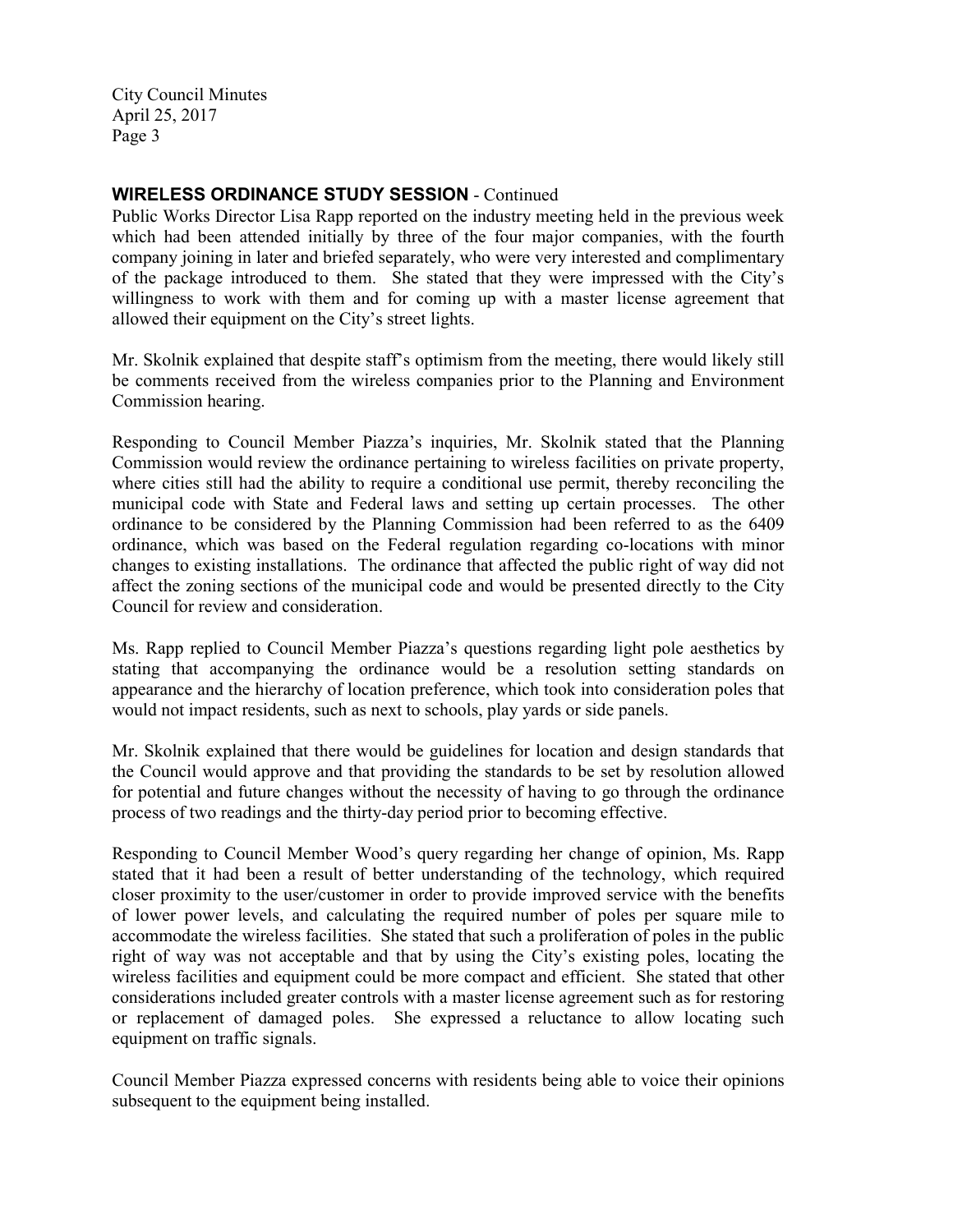#### WIRELESS ORDINANCE STUDY SESSION - Continued

Mayor DuBois suggested taking a proactive position by providing some type of notification to the residents impacted by the installations.

In response to Council Member Piazza's questions, Mr. Skolnik replied that one of the elements of the proposed legislation included cities' inability to continue to receive income from such installations. He stated that if the ability to charge rent were to be allowed to continue, Council would have to establish amounts that would be considered a fair price. Ms. Rapp added that such amounts could be determined by looking at other master license agreements that were already in process with some nearby jurisdictions.

Ms. Rapp clarified for Council Member Wood that informing the wireless companies of the City's proposed ordinances allowed for some additional time to get the programs in place and prevented those companies from moving ahead without City involvement.

Mr. Chambers confirmed for Council Member Piazza that the legislation had already moved through the State legislature and that it would be no longer be an option for the League of California Cities or other organizations to advocate on behalf of cities.

Mr. Skolnik informed Council Member Wood that the consequences of inaction included the possibility of starting the companies' shot clock.

Ms. Rapp reported that some of the wireless companies had already submitted applications but due to the process which had been initiated, some had withdrawn those applications. She stated that they indicated their preference for locating their facilities on street light rather than on Southern California Edison's poles and noted that it had been very beneficial to bring the wireless companies into the process.

Mr. Skolnik confirmed for Council Member Croft that the City retained some control over Edison's locating such equipment onto poles in the public right of way.

Ms. Rapp noted that another aspect related to the applications submitted by the wireless companies included the necessity for them to obtain encroachment and excavation permits from the City to be able to provide power to the equipment on the poles.

Vice Mayor Croft explained that by having an antenna located nearby, a wireless device would use less battery power to communicate and therefore would last longer.

Ms. Rapp confirmed that at this time, no public outreach programs had been initiated by the wireless companies. She added that initially the companies would be looking at coverage maps to determine where gaps would need to be filled and that deployment of the facilities would not occur all at once.

Vice Mayor Croft suggested that it would be prudent to have available the company names and other contact information in response to inquiries received once installations began.